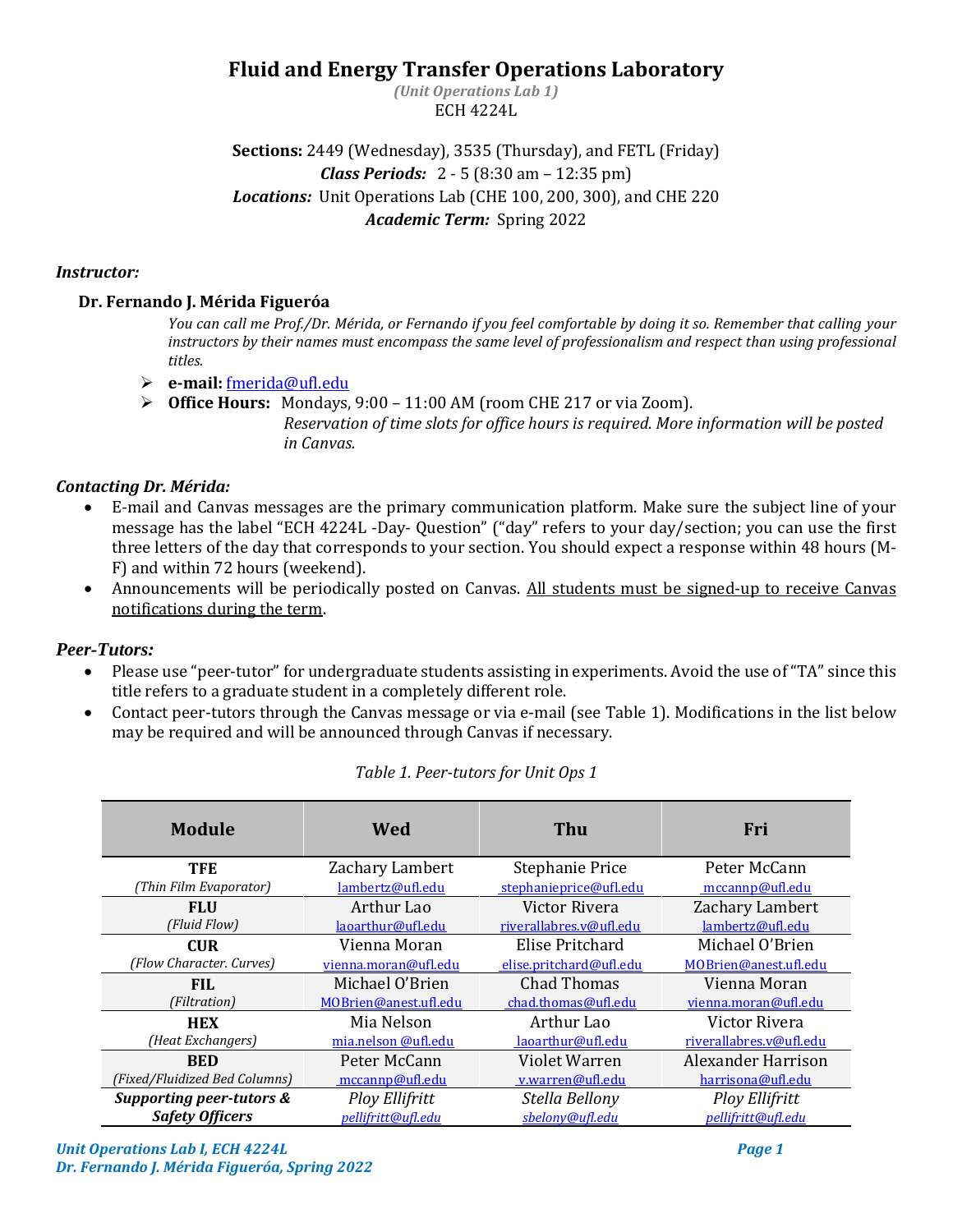# *Additional point persons:*

- Lab Engineer: Mr. Preston Towns, [ptowns@che.ufl.edu](mailto:ptowns@che.ufl.edu)
- Unit Ops 2 course instructor: Dr. LiLu Funkenbusch[, lilu.funkenbusch@ufl.edu](mailto:lilu.funkenbusch@ufl.edu)

### *Course Description*

(2 credits) Experimental work in fundamentals of Unit Operations involving heat and momentum transfer.

### *Course Pre-Requisites*

ECH 3101 (Process Thermodynamics), ECH 3203 (Fluid and Solid Operations), ECH 3223 (Energy Transfer Operations)**,** ENC 3246 (Professional Communication for Engineers)

### *Course Co-Requisites*

ECH 4714L (Safety and Experimental Evaluation)

# *Materials and Supply Fees:* \$100.24

### *Course Objectives*

- 1. Reinforce classroom theory by the collection and use of data in practical experiments with all their inherent problems and limitations.
- 2. Gain proficiency in writing technical reports and/or oral presentations.
- 3. Gain experience in working in teams.
- 4. Create a sense of professional responsibility for the quality and integrity of engineering work.
- 5. Learn the importance of working under Safety guidelines thus promoting a safe environment for others.
- 6. Learn equipment, instrumentation, and procedures not covered in lectures
- 7. Learn and apply basic concepts of statistical analysis and Design of Experiments whenever is possible.

#### *Relation to Program Outcomes (ABET):*

| <b>Outcome</b>                                                                                                                                                                                                                                      | Coverage* |
|-----------------------------------------------------------------------------------------------------------------------------------------------------------------------------------------------------------------------------------------------------|-----------|
| <b>1.</b> An ability to identify, formulate, and solve complex problems by applying<br>principles of engineering, science, and mathematics                                                                                                          | High      |
| 2. An ability to apply engineering design to produce solutions that meet specified<br>needs with consideration of public health, safety, and welfare, as well as global,<br>cultural, social, environmental, and economic factors                   |           |
| 3. An ability to communicate effectively with a range of audiences                                                                                                                                                                                  | High      |
| 4. An ability to recognize ethical and professional responsibilities in engineering<br>situations and make informed judgments, which must consider the impact of<br>engineering solutions in global, economic, environmental, and societal contexts | Low       |
| 5. An ability to function effectively on a team whose members together provide<br>leadership, create a collaborative and inclusive environment, establish goals, plan<br>tasks, and meet objectives                                                 | High      |
| <b>6.</b> An ability to develop and conduct appropriate experimentation, analyze and<br>interpret data, and use engineering judgment to draw conclusions                                                                                            | High      |
| 7. An ability to acquire and apply new knowledge as needed, using appropriate<br>learning strategies                                                                                                                                                | Medium    |

\*Coverage is given as high, medium, or low. An empty box indicates that this outcome is not covered or assessed in the course.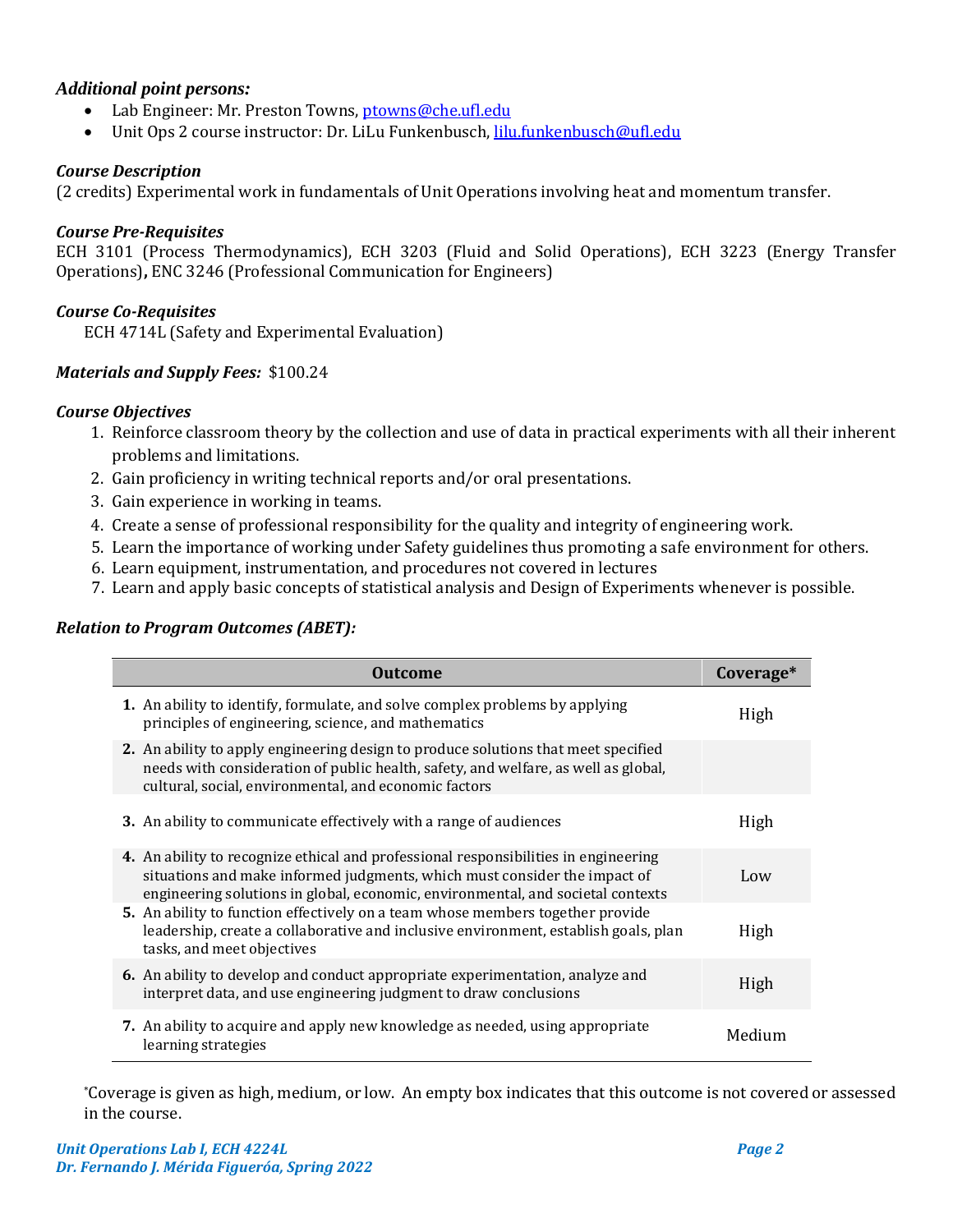# *Course websites*

• *Canvas website:<http://elearning.ufl.edu/>*

Canvas will be used as the main repository of information and other resources for preparation of experiments, submission of reports, projects, and other assignments. It will also be used for posting of grades, announcements, and general information for the class. Please note that due to the inability of Canvas to properly weigh assignments with special points or bonus given to assignments, final grades will be computed externally by the Course Instructor.

### • *CATME*

This software will be used for two purposes: a) group formation, and b) peer-member evaluations. Additional instructions are available in Canvas.

### *Recommended Literature:*

There is no required textbook for this class. The following titles are recommended to support fundamentals and theoretical background, physical constants, empirical correlations, and other concepts:

- 1. Geankoplis, C. J., *Transport Processes and Unit Operations* [On reserve in the Science Library].
- 2. Incropera, F. P. and D. P. DeWit, *Fundamentals of Heat and Mass Transfer* [On reserve in the Science Library]
- 3. Gerhart, Philip M., Gerhart, Andrew L., and Hochstein, John I, *Munson's Fluid Mechanics* [On reserve in the Science Library]
- 4. McCabe, W. L., J. C. Smith, and P. Harriet, *Unit Operations of Chemical Engineering* [On reserve in the Science Library]

#### *Course overview*

- The course consists of six experimental modules and each module lasts for two weeks. This two-week period when students will be performing experiments corresponding to different modules are called *rotations.*
- Each course section is divided into groups of four students and the groups will *rotate* through all six modules. A few groups may have either 3 or 5 members depending on final enrollment at the end of the add/drop period. Any student switching sections or adding to the class during the add/drop week must notify the course instructor.

#### *Groups*

Group formation will be performed via CATME's team building algorithms according to instructor-determined criteria, aiming to optimize the student team composition thus making groups more diverse, heterogenous, and having similar meeting times outside the class. Groups will be formed the first day of classes (Orientation Meeting); for this purpose, each student in the classroom will complete the CATME Team Maker survey before finishing the class. If a student cannot attend the Orientation Meeting due to justifiable reasons or the student registered in the class during the add/drop period (but after the Orientation Meeting), the student must contact the course instructor as soon as possible. Completion of CATME Team Maker survey will be done by the student no later than the end of the add/drop period. **Failure to complete the survey by the end of the add/drop period will lead to students dropped from the class**.

• Regardless of individual contributions, each team member is responsible for understanding all elements of each experiment including theory, experimental design, system configuration, experimental protocol, etc. in the different modules.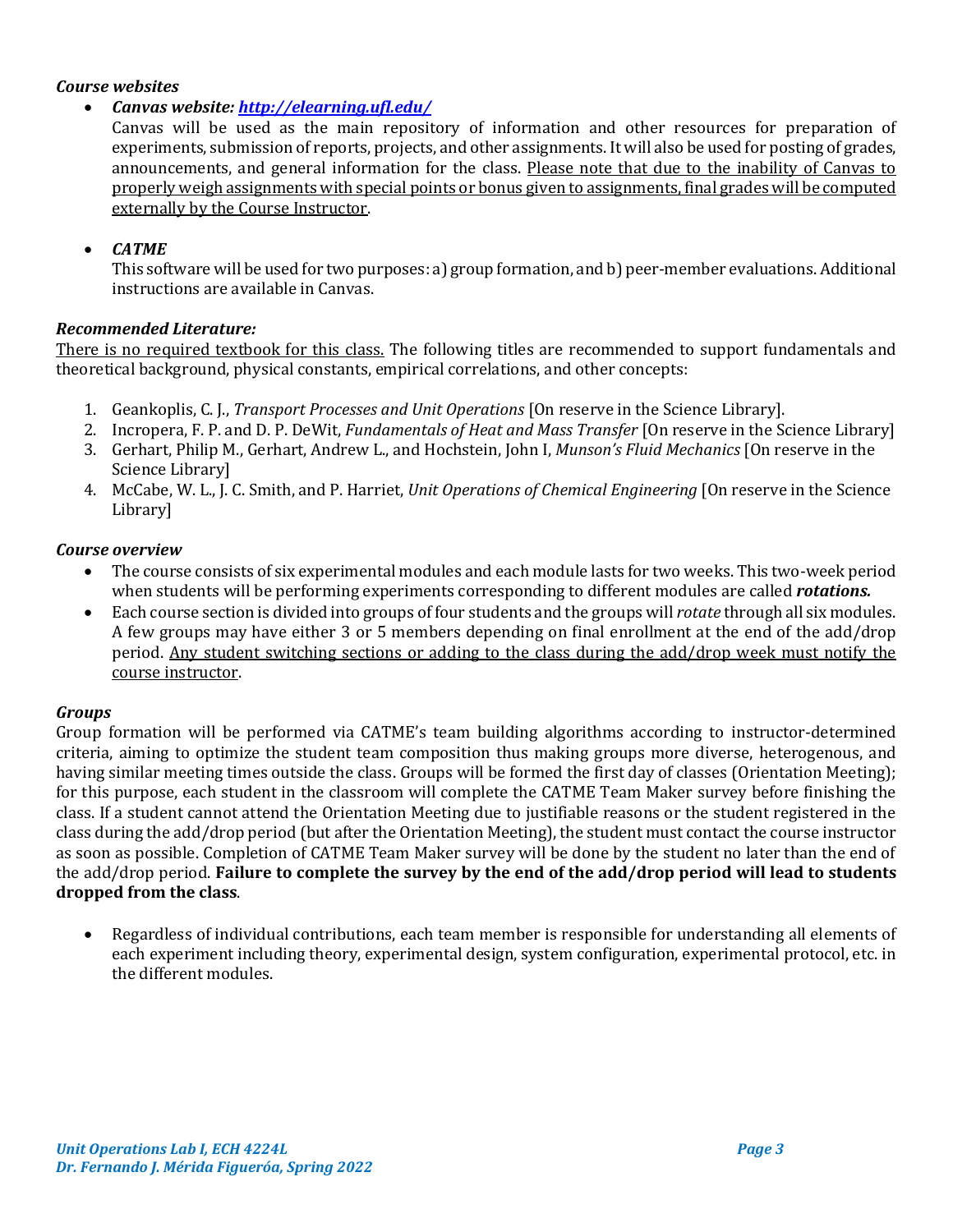# *Module description*

The six modules are subdivided into different experiments that will be conducted within the two-week period corresponding to each module rotation. Groups will complete six rotations across the six modules throughout the semester. Names and nomenclature for experimental modules are provided below.

- **TFE**: Thin Film Evaporator
- **FLU**: Fluid Flow
- **CUR**: Flow Characterization Curves
- **FIL:** Filtration
- **HEX:** Heat Exchangers
- **BED:** Fixed and Fluidized Bed Columns

# *Course schedule*

Schedule is summarized in [Table 2](#page-3-0) using the module nomenclature previously defined. Modifications to the schedule may be required depending on performance of equipment/instrumentation, class cancellation due various reasons (e.g., atmospheric phenomena), or other reasons not listed in this document. Announcements will be posted in Canvas regarding any modification of the course schedule.

<span id="page-3-0"></span>

|                   | <b>Weekly schedule</b> | Group 1                                    | Group 2    | Group 3    | Group 4    | Group 5    | Group 6    |
|-------------------|------------------------|--------------------------------------------|------------|------------|------------|------------|------------|
| Orientation       | Jan $3 - 7$            | Orientation & Safety Meeting, and Lab Tour |            |            |            |            |            |
| Rotation 1        | Jan 10 - 14            | <b>TFE</b>                                 | <b>FLU</b> | <b>CUR</b> | <b>FIL</b> | <b>HEX</b> | <b>BED</b> |
|                   | Jan 17 - 21            |                                            |            |            |            |            |            |
| <b>Rotation 2</b> | Jan 24 - 28            | <b>FLU</b>                                 | <b>CUR</b> | <b>FIL</b> | <b>HEX</b> | <b>BED</b> | <b>TFE</b> |
|                   | Jan 31 - Feb 4         |                                            |            |            |            |            |            |
| Rotation 3        | Feb 7 - 11             | <b>CUR</b>                                 | <b>FIL</b> | <b>HEX</b> | <b>BED</b> | <b>TFE</b> | <b>FLU</b> |
|                   | Feb 14 - 18            |                                            |            |            |            |            |            |
| <b>Rotation 4</b> | Feb 21 - 25            | <b>FIL</b>                                 | <b>HEX</b> | <b>BED</b> | <b>TFE</b> | <b>FLU</b> | <b>CUR</b> |
|                   | Feb 28 - Mar 4         |                                            |            |            |            |            |            |
|                   | Mar 7 - 11             | Spring Break (no classes)                  |            |            |            |            |            |
|                   | Mar 14 - 18            | <b>HEX</b>                                 |            |            |            |            | <b>FIL</b> |
| Rotation 5        | Mar 21 - 25            |                                            | <b>BED</b> | <b>TFE</b> | <b>FLU</b> | <b>CUR</b> |            |
|                   | Mar 28 - Apr 1         | <b>BED</b>                                 | mac        | <b>FLU</b> | <b>CUR</b> | <b>FIL</b> | <b>HEX</b> |
| Rotation 6        | Apr 4 - 8              |                                            |            |            |            |            |            |
|                   | Apr 11 - 15            | <b>Presentations Rotation-6</b>            |            |            |            |            |            |

# Table 2. Course schedule for ECH 4224L, Spring 2021

# *Attendance Policy & Class Expectations, Tardiness, and Make-Up Policy*

• **Attendance to class is mandatory,** *no exceptions.*Students are required to attend all activities (including lab sessions and other meetings) as described in table 2. In case of foreseeing an absence due to justifiable reasons (excused absences) such as job interview, health/medical issues, etc., the student must notify the course instructor (with copy to the peer-tutor whenever is possible) no later than the day before the missed class. Excused absences must be consistent with university policies in the undergraduate catalog [\(https://catalog.ufl.edu/ugrad/current/regulations/info/attendance.aspx\)](https://catalog.ufl.edu/ugrad/current/regulations/info/attendance.aspx) and require appropriate documentation.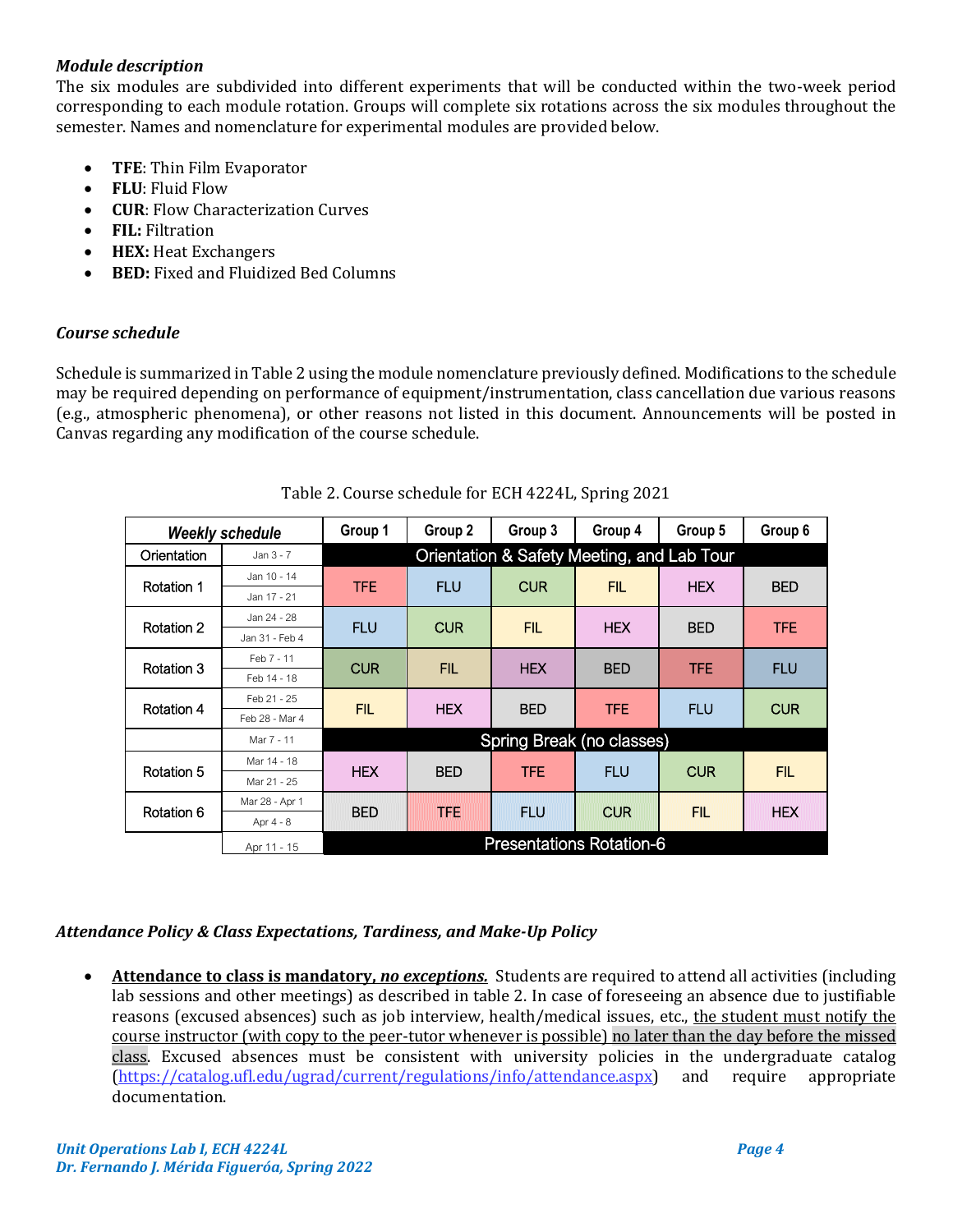- $\circ$  In case of unexpected situations or other emergencies that cannot be planned, the student must notify the course instructor (and peer-tutor if possible), and teammates no later than 10:00 am the day of the corresponding class. Depending on the type of unexpected situation and the appropriate documentation, the course instructor will determine whether it qualifies for excused absence or not. **Failure to notify the course instructor will result in unexcused absence** (see below for unexcused absences)
- $\circ$  Keep in mind that the course instructor will file a UMatter WeCare report in case the student does not notify the absence by 10 am, just to make sure that the student is safe.
- o All excused absences must be made-up. This will be coordinated between the course instructor and the student. Failure to make-up the class will result on 5% reduction of the total grade obtained in the class.
- **Unexcused absences:** One unexcused absence will result on 5% reduction of the total grade obtained in the class. In addition, the class must be made up (this will be coordinated between the course instructor and the student)
	- $\circ$  Failure to make-up the class will result on an additional 5% reduction of the total grade obtained in the class.
	- o A second unexcused absence will result in a failing grade in the course (D; see *Evaluation of Grades*)
- **Tardiness:** students must be on time for classes.
	- o A one-time tardiness within the first 10 minutes after starting the class without appropriate notification to the course instructor will cause a missed quiz for the corresponding module. In case of an uncontrollable situation or emergency, the student must notify team members and course instructor as soon as possible (see above for excused absences)
	- $\circ$  A second case of tardiness withing the first 10 minutes after starting the class without appropriate notification will result on a second missed quiz + 5% overall grade reduction in the course.
	- $\circ$  A third case of tardiness withing the first 10 minutes after starring the class without appropriate notification to the course instructor and teammates will result in a failing grade in the course (D; see *Evaluation of Grades)*
	- o Any tardiness 10 minutes after starting the class and before 10:00 AM will become an excused absence only if appropriate notification is sent to the course instructor (before 10:00 AM) and the reason for tardiness is justifiable (see "Excused Absences"). Otherwise, tardiness will become an unexcused absence (see "Unexcused Absences").
- **Make-up classes**: Any missed lab (excused or unexcused) must be made-up. Dates for make-up labs will be announced by the course instructor and coordinated with the student. Keep in mind that making-up a lab will not remove any grade deduction or penalty associated with the absence as explained above.

Requirements for class attendance and make-up exams, assignments, and other work in this course are consistent with university policies. Click here to read the university attendance policies: *<https://catalog.ufl.edu/UGRD/academic-regulations/attendance-policies/>*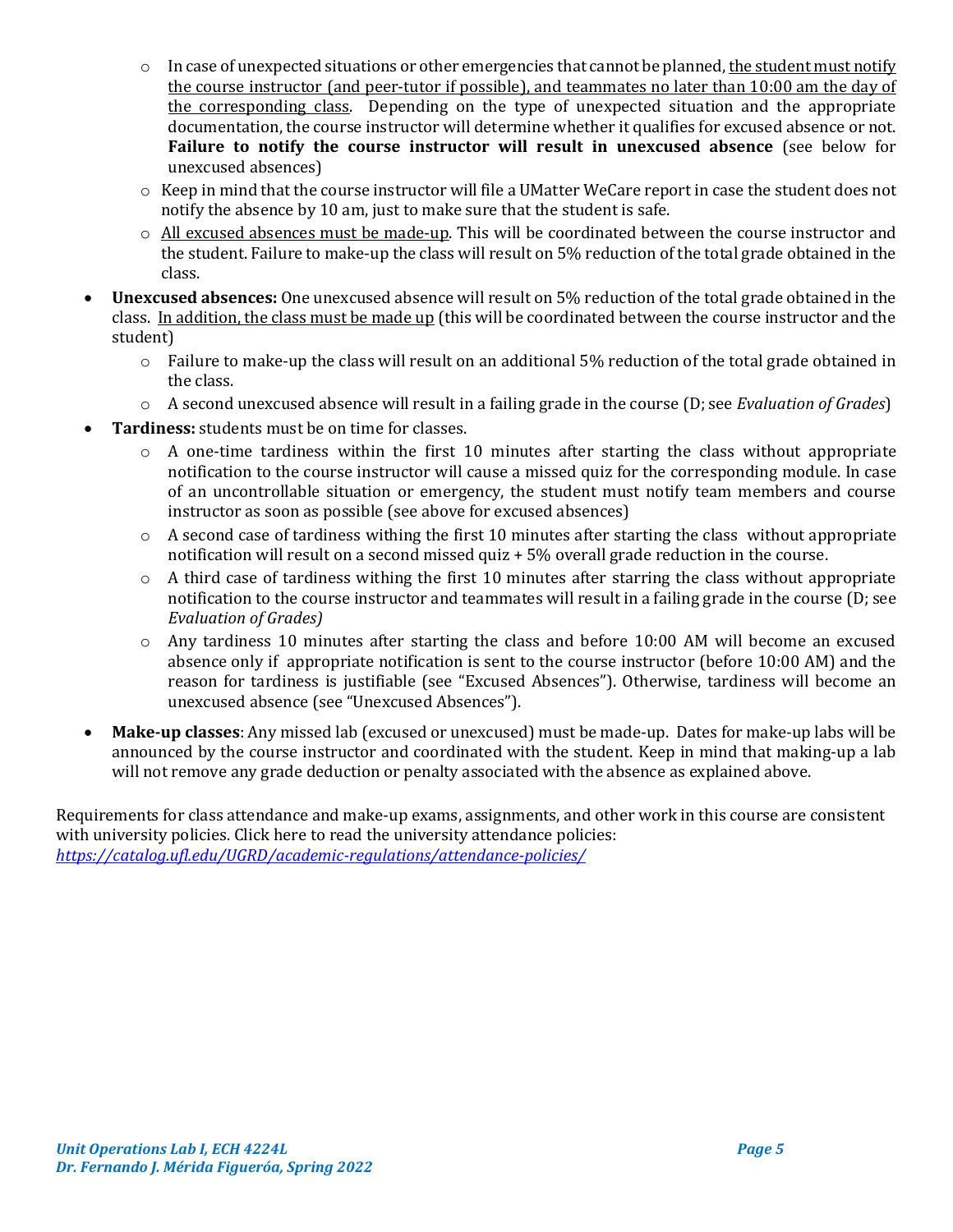# <span id="page-5-0"></span>*Evaluation of Grades*

| <b>Assignment</b>                           | <b>Points</b> | % Final Grade |
|---------------------------------------------|---------------|---------------|
| Assessments <sup>*</sup> (2); 5 points each | 10            | $1\%$         |
| Quizzes (6); 10 points each                 | 60            | 6%            |
| Pre-Labs (6); 15 points each                | 90            | 9%            |
| Progress Reports (6); 25 points each        | 150           | 15%           |
| Final Reports (5); 110 points each          | 550           | 55%           |
| Presentation                                | 100           | 10%           |
| Participation**                             | 50            | 4%            |
| Total Points/Final Grade Percentage         | 1000          | 100%          |

# *Table 3. Grade distribution*

\*Full credit is required; see *Homework, due dates, format, and policies:* \*\*See *Homework, due dates, format, and policies.*

*Important: Grades for assignments and class activities as described i[n Table 3](#page-5-0) will be posted in Canvas. However, the final grade will be computed outside Canvas to avoid incorrect weighing frequently observed in Canvas gradebooks.*

#### *Grading Policy*

| <b>Percent</b> | Grade     | <b>Grade points</b> |
|----------------|-----------|---------------------|
| $93.4 - 100$   | A         | 4.00                |
| $90.0 - 93.3$  | $A -$     | 3.67                |
| $86.7 - 89.9$  | $B+$      | 3.33                |
| $83.4 - 86.6$  | B         | 3.00                |
| $80.0 - 83.3$  | B-        | 2.67                |
| $76.7 - 79.9$  | $C_{\pm}$ | 2.33                |
| 73.4 - 76.6    | C         | 2.00                |
| $70.0 - 73.3$  | $C -$     | 1.67                |
| $66.7 - 69.9$  | D+        | 1.33                |
| $63.4 - 66.6$  | D         | 1.00                |
| $60.0 - 63.3$  | D-        | 0.67                |
| $0 - 59.9$     | E         | 0.00                |

#### *Table 4. Grading policy*

More information on UF grading policy may be found at: <https://catalog.ufl.edu/ugrad/current/regulations/info/grades.aspx>

#### *Safety*

Students are expected to know and follow safe operating procedures of devices and materials used in experiments as well as proper handling of hazardous materials. Students are required to attend an orientation & safety session at the beginning of the semester (first day of classes) and to complete an assessment of the topics covered in the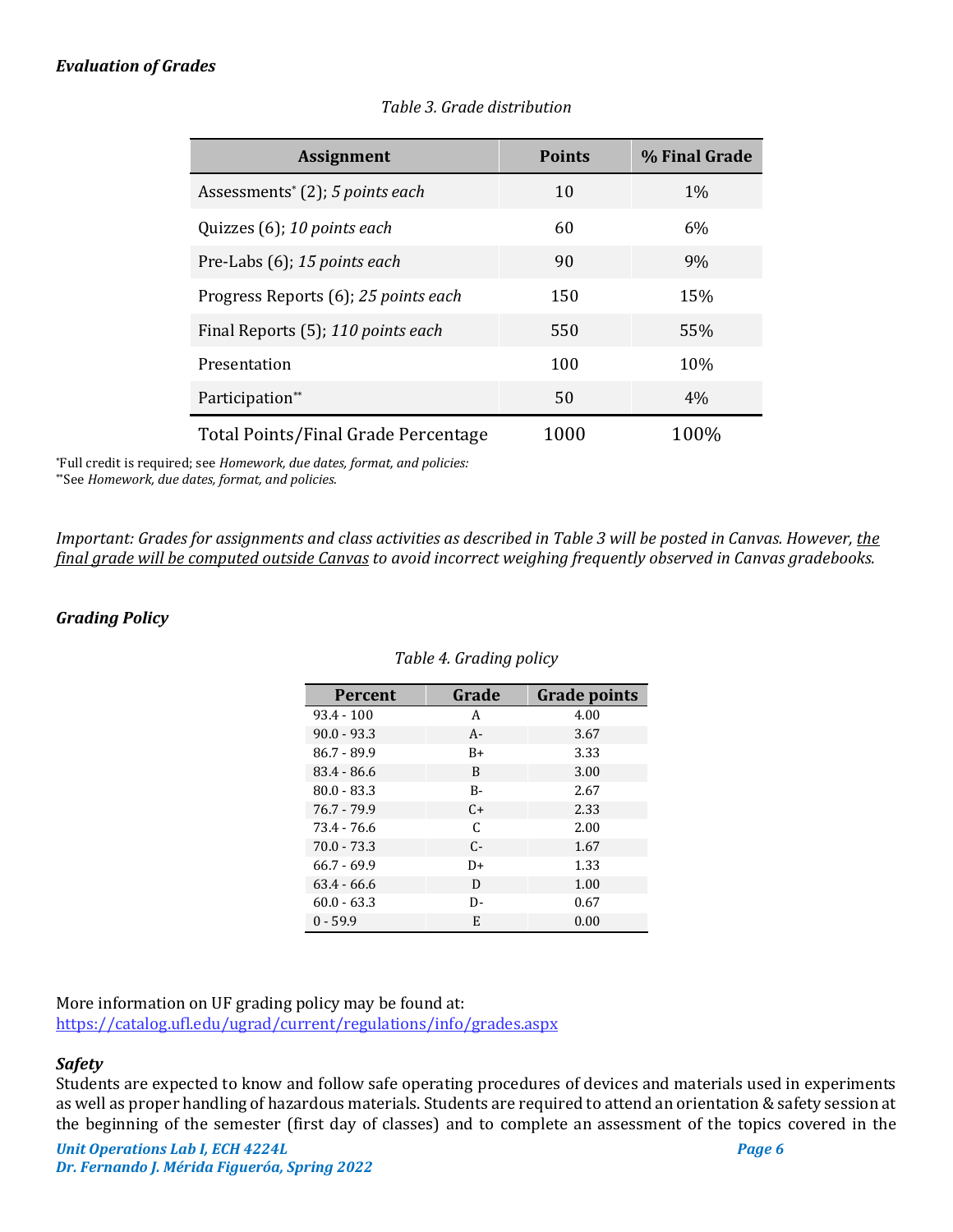Orientation & Safety Meetings and other contents of the class syllabus. In addition, quiz questions will always include safety aspects. **Failure to follow safety guidelines will result in significant grade reductions.** Examples of safety violations are listed below (this list is not exhaustive).

# *Table 5. Examples of safety violations*

| <b>Safety violation</b>                                                                                               | <b>Penalty</b>         |
|-----------------------------------------------------------------------------------------------------------------------|------------------------|
| Leaving the lab without proper shutting down                                                                          | Failing grade          |
| Not wearing PPE required by an experiment                                                                             | Letter grade reduction |
| Not handling/cleaning a chemical spill properly, or<br>not disposing of hazardous waste properly                      | Letter grade reduction |
| Causing a major spill due to negligence                                                                               | Letter grade reduction |
| Eating or drinking in the lab                                                                                         | Letter grade reduction |
| Using non-intrinsically safe/non-explosion proof<br>electronic devices in areas restricting the use of<br>electronics | Letter grade reduction |

# *Homework, due dates, format, and policies:*

*Instructions to prepare all assignments will be available in Canvas. Due dates are specified below; students must check the course schedule available in the Canvas Home Page along with other supporting information provided by the course instructor for specific dates during throughout the semester. Additional instructions will be given via Canvas announcements or by e-mail.*

• *Assessments:* → *Format: Canvas survey; individual. Unlimited attempts will be allowed until getting full credit.*

Two mandatory, individual assessments will be administered via Canvas Quiz to assess the understanding of topics described below. Each assessment will be open either for 24 or 48 hours (as described below) and students will have unlimited attempts to respond all questions correctly before the survey closes. Supporting materials will be available in Canvas (even before surveys open!) for the completion of these two assessments. **Failure to complete these two assessments with full credit will automatically drop students from the class.**

- a) Syllabus & Safety. *Due: one day after the Orientation Meeting (it varies depending on the section). Opens:*  12:00 PM (noon) the day of Orientation Meeting. Closes: 12:00 PM (noon) the day after Orientation Meeting.
- b) Design of Experiments and Report Preparation. *Due: Sun, 01/23 (for all sections). Opens: Fri, 01/21, 12:00 PM (noon). Closes: Sun, 01/23, 12:00 PM (noon).*
- *Quizzes:* → *Format: Hard copy; individual.*

Quizzes will be given in the lab at the beginning of week 2 of each rotation (i.e., every two weeks). Quizzes are closed book/manuals/supporting materials and students may not communicate with anyone else while taking the quiz. Quizzes may be rescheduled for students who cannot take them due to an acceptable reason (see excused absences policy) but the student should notify the instructor about the situation as soon as possible to find an alternative to administer the quiz.

• *Pre-Lab Homework (PL):* → *Format: Typed [PDF]; individual assignment submitted via Canvas*

Each student must prepare an assignment dealing with fundamentals behind the experiment, potential experimental scenarios, engineering assumptions, etc. Materials required for the preparation of PL are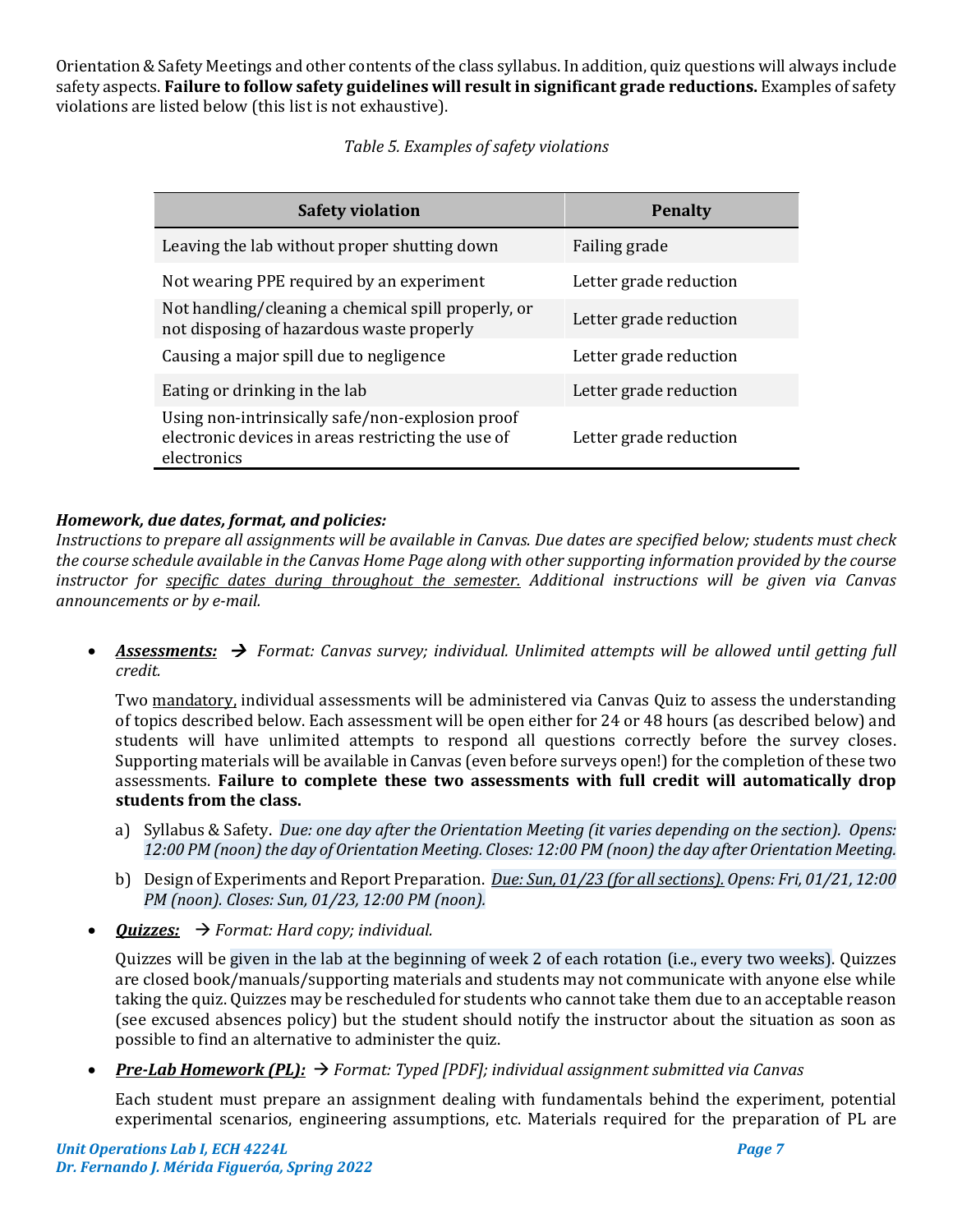included but not restricted to lab manuals. Some of the contents of PL may be discussed during the class time with peer-tutors and course instructor via questions to students. Students will not be allowed to start experiments if the assignment was not submitted. This assignment is due the night before a new rotation starts (11:59 PM). Late submissions will be accepted only if a student was not able to complete the homework on time due to an acceptable reason (see excused absences policy)

• *Progress Reports (PR):* → *Format: Typed; [PDF], and Excel spreadsheet; group assignment submitted via Canvas.*

Students must work on a short progress report  $($   $\sim$  8 – 10 pages) summarizing preliminary results, sample calculations, experimental designs, and next steps. Specific details and guidelines will be available in Canvas. This assignment will be discussed with peer-tutors and/or course instructor during class, and it is due the night before starting week 2 of each rotation (11:59 PM)n Keep in mind that discussion of progress reports may require to check your electronic calculations thus submission of the Excel file along with the PDF report file is strictly required. Late submissions will be accepted only if a group was not able to complete the homework on time due to an acceptable reason (see excused absences policy).

• **Final Reports (FR):** Format: *Typed; [PDF] and updated Excel spreadsheet; group assignment submitted via Canvas*.

Modules for the first five rotations require the submission of a final report ( $\sim$  15 pages) with results and their interpretation shown in a concise yet professional, organized fashion. This assignment is 9.5 days after experiments for the module have been finished. For example, if you are registered in the Wednesday section, your group will have until next\* Friday at 12:00 PM (noon) to submit the FR. Late submissions will be accepted only if a group was not able to complete the homework on time due to an acceptable reason (see excused absences policy).

*\* "next" refers to a day on the upcoming week rather than the current one.*

**Presentation:** → Format: *oral presentation delivered in person using a [PowerPoint] slideshow; ppt and Excel files must be submitted via Canvas; group assignment.* Rotation 6 will require each group to deliver an inperson oral presentation to summarize/discuss the results of the module. **No written final report is required**. Presentations will be delivered during the class time (unless otherwise stated) one week after finishing the module. Each group must submit the ppt and Excel files no later than 11:59 pm the night before the presentation. Specific details on presentation sections, time duration, classroom, etc. will be available via Canvas. Late submissions or absence of any of the team members will not be accepted (unless there is an acceptable reason consistent with the excused absences policy).

# *Keep in mind the following…*

- $\triangleright$  Report sections, guidelines for report preparation, presentation sections, and grading rubrics will be available in Canvas. Reports and presentation will be graded on both technical content and communication effectiveness.
- $\triangleright$  Reports should be written using professional writing and appropriate formatting elements. Appropriate formatting (e.g., tables, figures, diagrams, and other) is of utmost importance both for reports and presentation.
	- **Participation:** students will be evaluated *individually* for participation using two different schemes:
		- a. Active participation in experiments. This will be evaluated by peer-tutors ("*student evaluations*") and course instructor based on observations for each student in aspects such as initiative, preparation for experiments (theory, safety, experimental protocols), respect for others, staying on task, and other.
		- b. Submission of *peer-tutor evaluations*(via Canvas) and *CATME team evaluations*(vi[a www.catme.org\)](http://www.catme.org/). Each student will submit these evaluations at the end of each rotation (specific deadlines will be announced/programmed in Canvas). **Participation less than 50% anytime during the semester will result in a failing course grade.**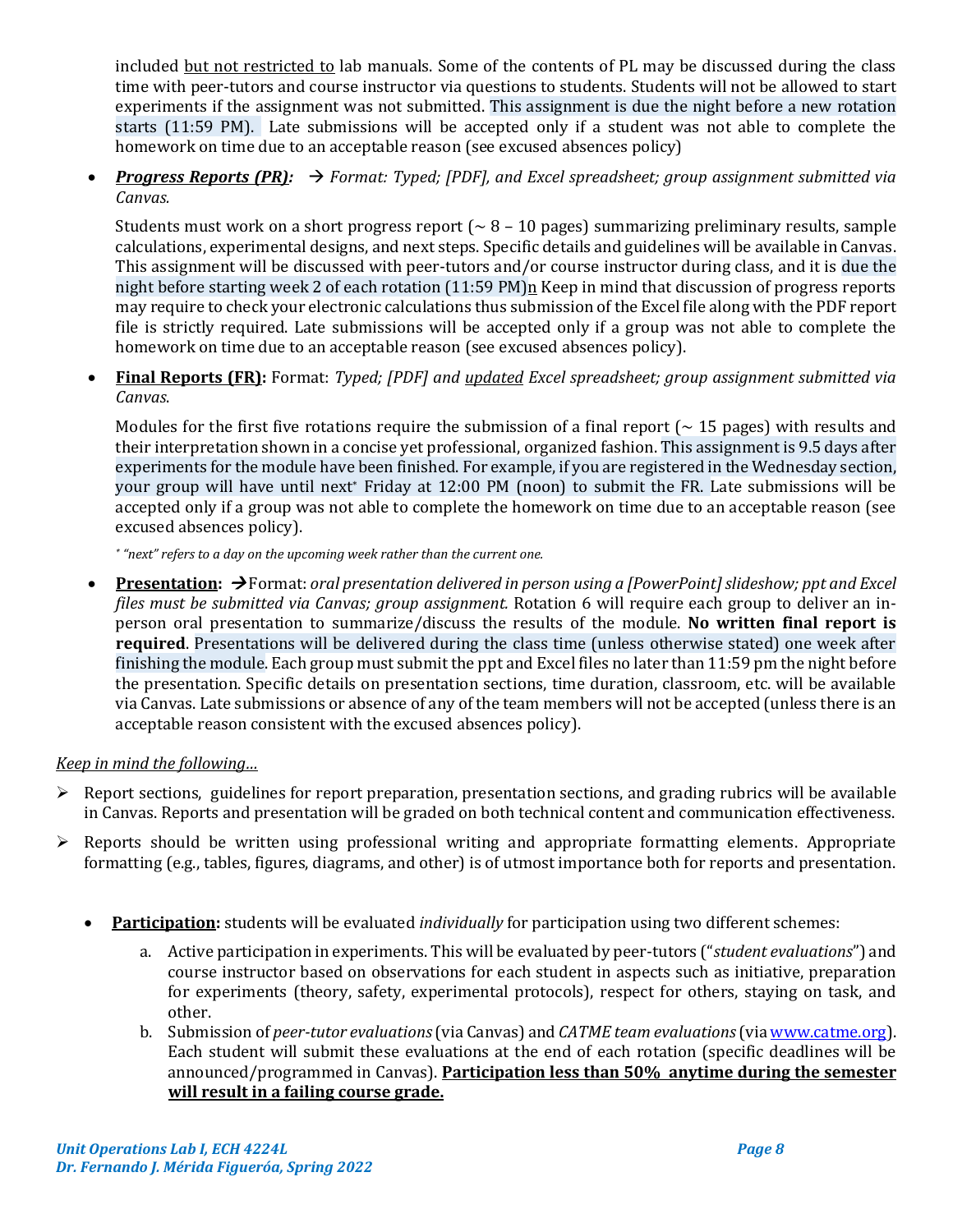# *Students Requiring Accommodations*

Students with disabilities requesting accommodations should first register with the Disability Resource Center (352- 392-8565, https://www.dso.ufl.edu/drc) by providing appropriate documentation. Once registered, students will receive an accommodation letter which must be presented to the instructor when requesting accommodation. Students with disabilities should follow this procedure as early as possible in the semester.

# *Course Evaluation*

Students are expected to provide professional and respectful feedback on the quality of instruction in this course by completing course evaluations online via GatorEvals. Guidance on how to give feedback in a professional and respectful manner is available at [https://gatorevals.aa.ufl.edu/students/.](https://gatorevals.aa.ufl.edu/students/) Students will be notified when the evaluation period opens, and can complete evaluations through the email they receive from GatorEvals, in their Canvas course menu under GatorEvals, or via [https://ufl.bluera.com/ufl/.](https://ufl.bluera.com/ufl/) Summaries of course evaluation results are available to students a[t https://gatorevals.aa.ufl.edu/public-results/.](https://gatorevals.aa.ufl.edu/public-results/)

# *In-Class Recording*

Students are allowed to record video or audio of class lectures. However, the purposes for which these recordings may be used are strictly controlled. The only allowable purposes are (1) for personal educational use, (2) in connection with a complaint to the university, or (3) as evidence in, or in preparation for, a criminal or civil proceeding. All other purposes are prohibited. Specifically, students may not publish recorded lectures without the written consent of the instructor.

A "class lecture" is an educational presentation intended to inform or teach enrolled students about a particular subject, including any instructor-led discussions that form part of the presentation, and delivered by any instructor hired or appointed by the University, or by a guest instructor, as part of a University of Florida course. A class lecture does not include lab sessions, student presentations, clinical presentations such as patient history, academic exercises involving solely student participation, assessments (quizzes, tests, exams), field trips, private conversations between students in the class or between a student and the faculty or lecturer during a class session.

Publication without permission of the instructor is prohibited. To "publish" means to share, transmit, circulate, distribute, or provide access to a recording, regardless of format or medium, to another person (or persons), including but not limited to another student within the same class section. Additionally, a recording, or transcript of a recording, is considered published if it is posted on or uploaded to, in whole or in part, any media platform, including but not limited to social media, book, magazine, newspaper, leaflet, or third party note/tutoring services. A student who publishes a recording without written consent may be subject to a civil cause of action instituted by a person injured by the publication and/or discipline under UF Regulation 4.040 Student Honor Code and Student Conduct Code.

Video recordings will be available upon approval by the course instructor only, and it will require the use of an intrinsically safety camera whenever the video recording is to be made on rooms 100, 200, and 300 of the Unit Operations Lab.

# *University Honesty Policy*

UF students are bound by The Honor Pledge which states, "We, the members of the University of Florida community, pledge to hold ourselves and our peers to the highest standards of honor and integrity by abiding by the Honor Code. On all work submitted for credit by students at the University of Florida, the following pledge is either required or implied: "On my honor, I have neither given nor received unauthorized aid in doing this assignment." The Honor Code [\(https://sccr.dso.ufl.edu/policies/student-honor-code-student-conduct-code/\)](https://sccr.dso.ufl.edu/policies/student-honor-code-student-conduct-code/) specifies a number of behaviors that are in violation of this code and the possible sanctions. Furthermore, you are obligated to report any condition that facilitates academic misconduct to appropriate personnel. If you have any questions or concerns, please consult with the instructor or TAs in this class.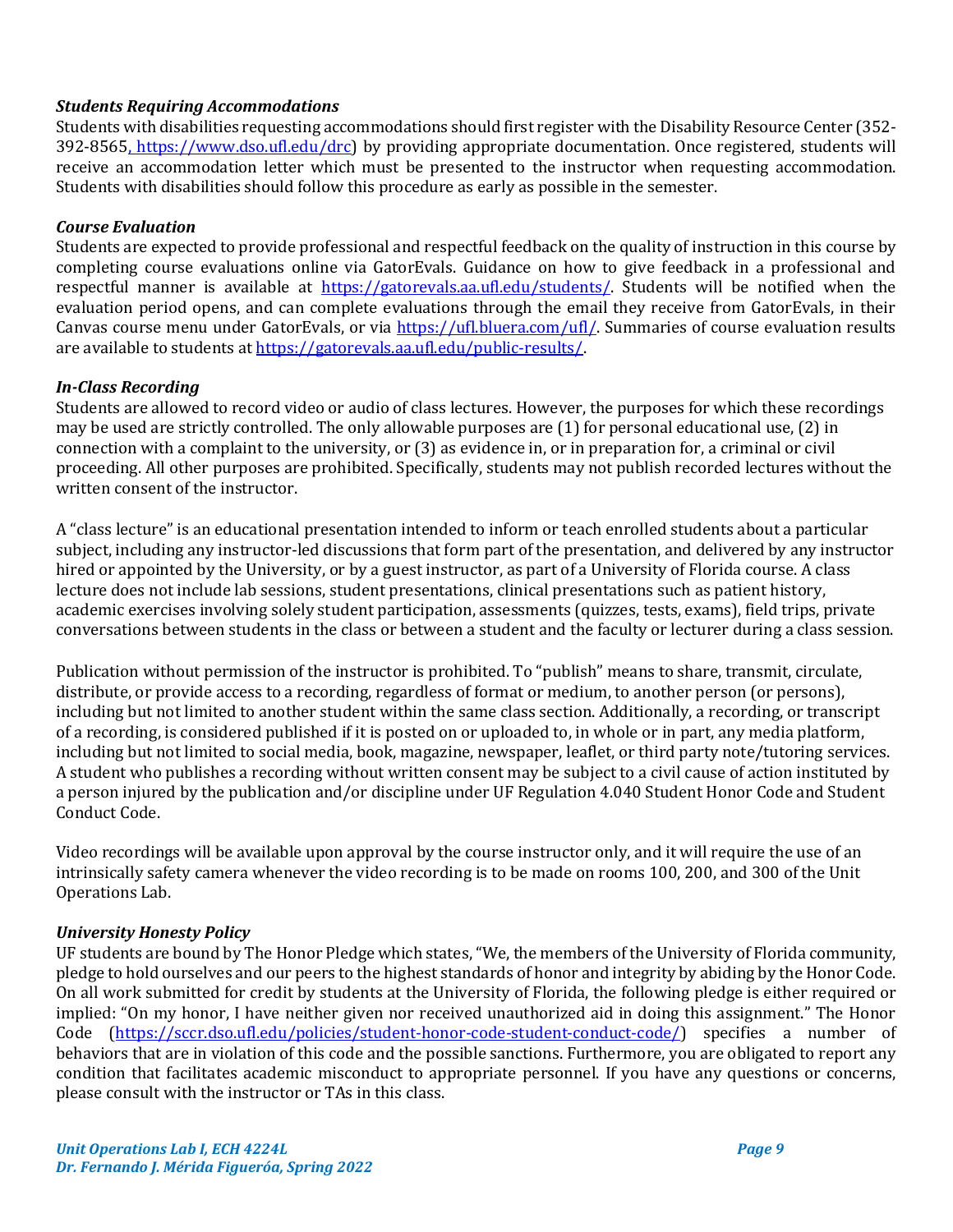### *Commitment to a Safe and Inclusive Learning Environment*

The Herbert Wertheim College of Engineering values broad diversity within our community and is committed to individual and group empowerment, inclusion, and the elimination of discrimination. It is expected that every person in this class will treat one another with dignity and respect regardless of gender, sexuality, disability, age, socioeconomic status, ethnicity, race, and culture.

If you feel like your performance in class is being impacted by discrimination or harassment of any kind, please contact your instructor or any of the following:

- Your academic advisor or Graduate Program Coordinator
- Robin Bielling, Director of Human Resources, 352-392-0903, [rbielling@eng.ufl.edu](mailto:rbielling@eng.ufl.edu)
- Curtis Taylor, Associate Dean of Student Affairs, 352-392-2177[, taylor@eng.ufl.edu](mailto:taylor@eng.ufl.edu)
- Toshikazu Nishida, Associate Dean of Academic Affairs, 352-392-0943[, nishida@eng.ufl.edu](mailto:nishida@eng.ufl.edu)

#### *Software Use*

All faculty, staff, and students of the University are required and expected to obey the laws and legal agreements governing software use. Failure to do so can lead to monetary damages and/or criminal penalties for the individual violator. Because such violations are also against University policies and rules, disciplinary action will be taken as appropriate. We, the members of the University of Florida community, pledge to uphold ourselves and our peers to the highest standards of honesty and integrity.

#### *Student Privacy*

There are federal laws protecting your privacy with regards to grades earned in courses and on individual assignments. For more information, please see: <https://registrar.ufl.edu/ferpa.html>

#### *Cooperation Policy*

- o Students are expected to work in teams on their experiments and for the preparation of reports.
- $\circ$  Individual assignments, such pre-labs should be completed by each student individually.
- o No consultation among students is allowed during quizzes.

#### *Plagiarism*

Students are not permitted to represent as their own work any portion of the work of another person. Plagiarism includes (but is not limited to) submitting a document or assignment which in whole or in part is identical or substantially identical to a document or assignment not authored by the student. All sources used in preparation of the reports should be cited, including the manuals provided on the Canvas webpage. Failure to do so is considered plagiarism.

**Note:** Self-plagiarism is also an issue and will be punished as if the student plagiarized someone else's work. You must cite any figures or information taken from other reports. This is the academic standard and is largely due to journal copyright issues when publishing papers.

#### *Falsification of Information*

Students are not permitted to use or report any invented or fabricated information or data. This includes both experimental results and theoretical calculations.

#### *Sanctions for Violations of Honor Code*

Since ethical behavior in science and engineering is equal in importance to specific knowledge, the instructor will assign a non-passing letter grade to students who violate academic honesty standards, regardless of the violator's grade performance in class.

#### *Writing Requirement*

This course confers 6000 words towards the Writing Requirement (WR), which ensures students both maintain their fluency in writing and use writing as a tool to facilitate learning. While helping students meet the broad learning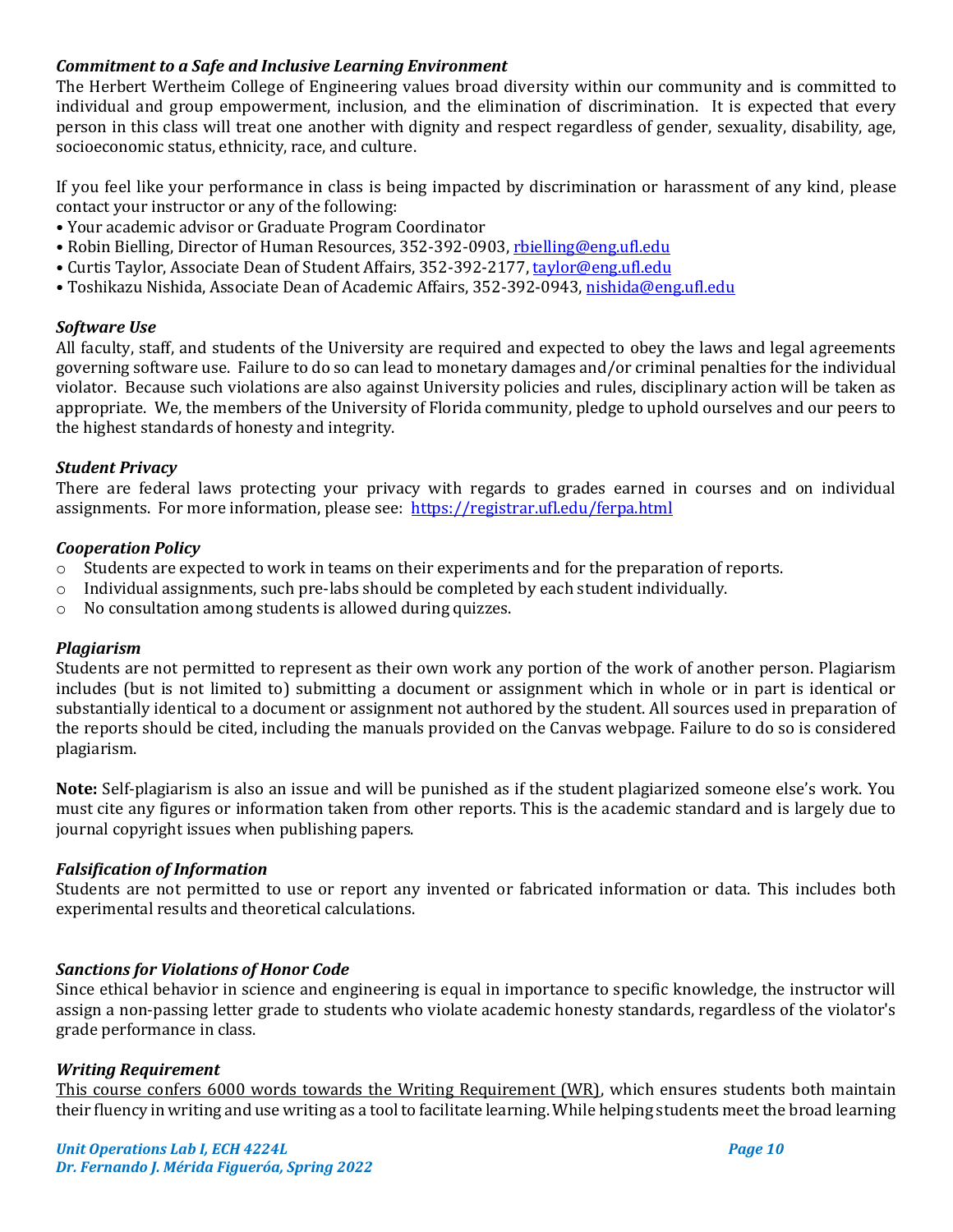outcomes of content, communication, and critical thinking, the instructor will evaluate and provide feedback on students' written assignments with respect to grammar, punctuation, clarity, coherence, and organization.

Course grades have two components. To receive Writing Requirement credit, a student must receive a grade of C or higher and a satisfactory completion of the writing component of the course.

#### *Campus Resources:*

#### *Health and Wellness*

### **U Matter, We Care:**

Your well-being is important to the University of Florida. The U Matter, We Care initiative is committed to creating a culture of care on our campus by encouraging members of our community to look out for one another and to reach out for help if a member of our community is in need. If you or a friend is in distress, please contact [umatter@ufl.edu](mailto:umatter@ufl.edu) so that the U Matter, We Care Team can reach out to the student in distress. A nighttime and weekend crisis counselor is available by phone at 352-392-1575. The U Matter, We Care Team can help connect students to the many other helping resources available including, but not limited to, Victim Advocates, Housing staff, and the Counseling and Wellness Center. Please remember that asking for help is a sign of strength. In case of emergency, call 9-1-1.

**Counseling and Wellness Center:** [http://www.counseling.ufl.edu/cwc,](http://www.counseling.ufl.edu/cwc) and 392-1575; and the University Police Department: 392-1111 or 9-1-1 for emergencies.

### **Sexual Discrimination, Harassment, Assault, or Violence**

If you or a friend has been subjected to sexual discrimination, sexual harassment, sexual assault, or violence contact the **[Office of Title IX Compliance](https://titleix.ufl.edu/)**, located at Yon Hall Room 427, 1908 Stadium Road, (352) 273-1094, [title-ix@ufl.edu](mailto:title-ix@ufl.edu)

# **Sexual Assault Recovery Services (SARS)**

Student Health Care Center, 392-1161.

**University Police Department** at 392-1111 (or 9-1-1 for emergencies), o[r http://www.police.ufl.edu/.](http://www.police.ufl.edu/)

# **COVID-19**

- You are expected to wear approved face coverings at all times during class and within buildings even if you are vaccinated.
- If you are sick, stay home and self-quarantine. Please visit the UF Health Screen, Test & Protect website about next steps, retake the questionnaire and schedule your test for no sooner than 24 hours after your symptoms began. Please call your primary care provider if you are ill and need immediate care or the UF Student Health Care Center at 352-392-1161 (or email [covid@shcc.ufl.edu](mailto:covid@shcc.ufl.edu)) to be evaluated for testing and to receive further instructions about returning to campus.
- If you are withheld from campus by the Department of Health through Screen, Test & Protect, you are not permitted to use any on campus facilities. Students attempting to attend campus activities when withheld from campus will be referred to the Dean of Students Office.
- UF Health Screen, Test & Protect offers guidance when you are sick, have been exposed to someone who has tested positive or have tested positive yourself. Visit the [UF Health Screen, Test & Protect website](https://click.info.gator360.ufl.edu/?qs=8f0d5e01a3f7385148f144e2089093522a358a8d85cb9db73c31675d3c5e5c0d27748d40c212f544822551342f1912ea5b4f2b890d5952e8) for more information.
- Please continue to follow healthy habits, including best practices like frequent hand washing. Following these practices is our responsibility as Gators.